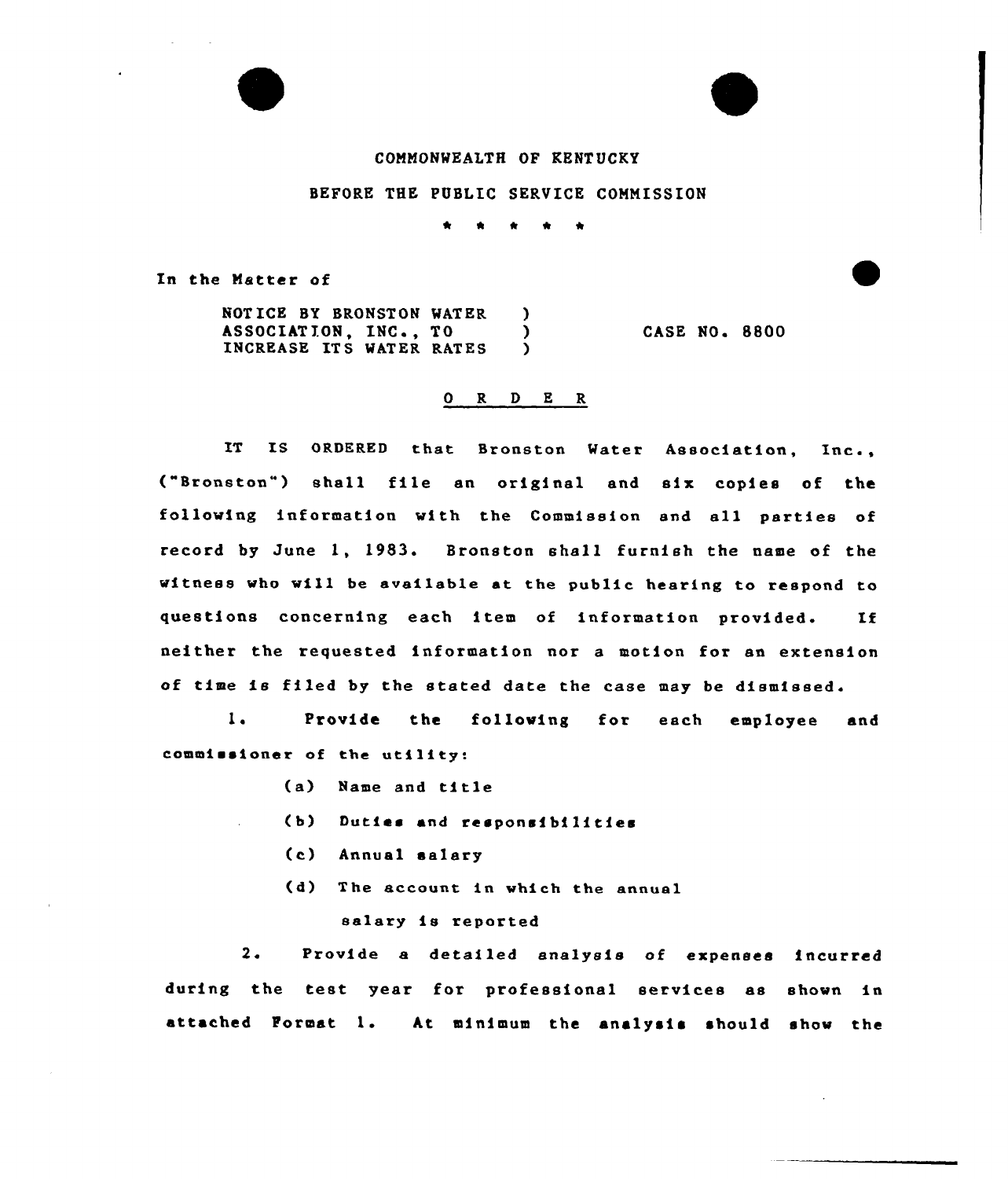

payee, dollar amount, reference (i.e. voucher number, etc.), account charged, hourly rates and time charged to the utility according to each invoice, and a brief description of the service provided.

3. Provide an analysis of the special funds and temporary cash investments at December 31, 1982, which lists the types of investments, amounts, maturity dates, and interest rates for each.

4. En reference to Exhibit 1, Schedule 7, provide the following:

- (a) Actual expenses which have been incurred to date for legal and the rate consultant services.
- (b) The basis far the amounts listed as legal and rate consultant fees.
- (c) <sup>A</sup> schedule of the hourly rates for legal services and rate consultant services that will be charged in this case.
- (d) <sup>A</sup> detailed description of the legal and rate consultant services to be provided to Sronston in this ease and an estimate of the number of hours that will be charged to Sronston for the services.

5. In reference to Exhibit 2, Schedule 1, provide the basis for the coverage requirement of.2. Provide any loan documents which set forth the coverage requirements of Bronston.

6. Provide <sup>a</sup> detailed breakdown of maintenance of mains of \$5,797. List all items by invoice and include the name of the

 $-2-$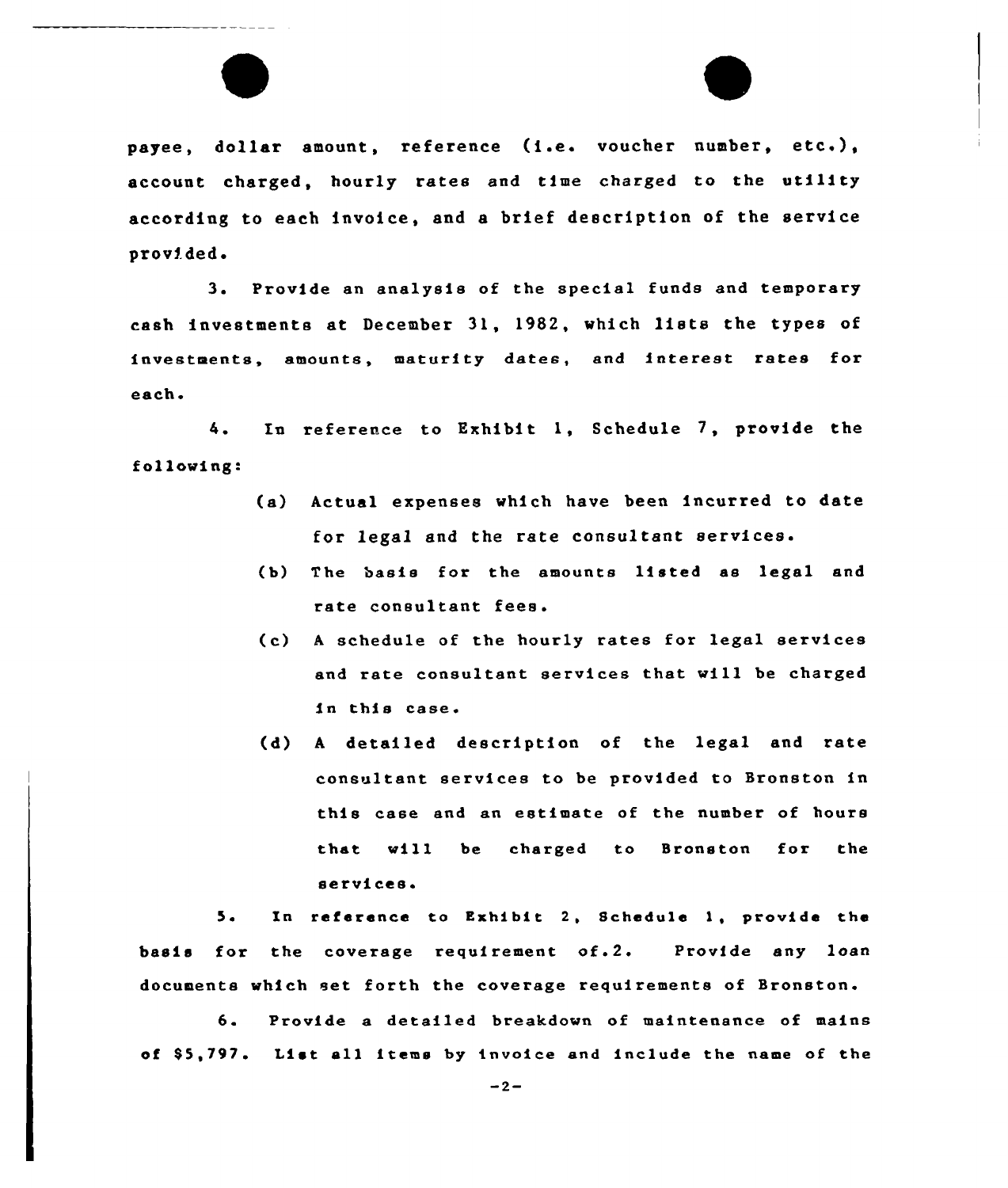

vendor, amount due and description of each purchase. Items charged to this account with a value of less than \$50 may be grouped with a description of each group and the average price range of items included in the group.

7. Explain the reasons for filing this rate case under 807 KAR 5:001K and not the alternative rate procedure, 807 KAR 5:076.

8. Provide a balance sheet and income statement for <sup>a</sup> <sup>12</sup> month period ending within 90 days of the filing date in this case as required by 807 KAR 5:001E, Section 6.

9. In reference to Exhibit 1, Schedule 5, explain the basis for using a <sup>5</sup> year average of principle requirements in determining the debt service.

10. In reference to Exhibit 2, Schedule 6, what was the actual interest earned on the unadvanced debt during the test year <sup>~</sup>

11. Provide <sup>a</sup> response to the letter of March 22, 1983, concerning items in the annual report.

Done at Prankfort, Kentucky, this 17th day of Nay, 1933.

PUBLIC SERVICE COMMISSION

ATTEST:

Secretary